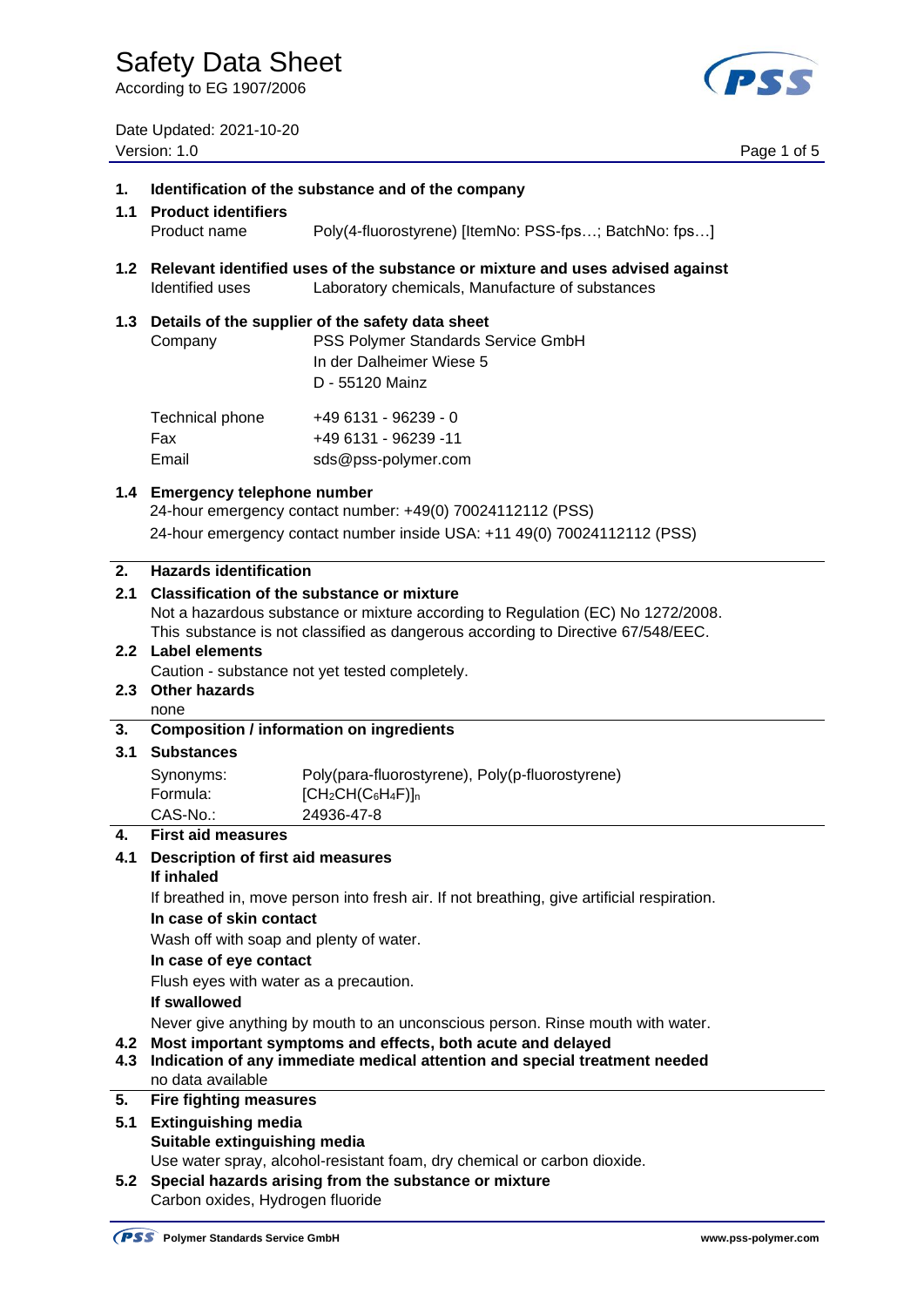According to EG 1907/2006 Product name: Poly(4-fluorostyrene) Date Updated: 2021-10-20 Page 2 of 5<br>Version: 1.0 Page 2 of 5



|     | 5.3 Advice for fire fighters                                                                                                                                                                                                                                                                                            |  |  |  |
|-----|-------------------------------------------------------------------------------------------------------------------------------------------------------------------------------------------------------------------------------------------------------------------------------------------------------------------------|--|--|--|
|     | Wear self contained breathing apparatus for fire fighting if necessary.                                                                                                                                                                                                                                                 |  |  |  |
|     | 5.4 Further information                                                                                                                                                                                                                                                                                                 |  |  |  |
|     | no data available                                                                                                                                                                                                                                                                                                       |  |  |  |
| 6.  | <b>Accidental release measures</b>                                                                                                                                                                                                                                                                                      |  |  |  |
| 6.1 | Personal precautions, protective equipment and emergency procedures                                                                                                                                                                                                                                                     |  |  |  |
|     | Avoid dust formation. Avoid breathing vapors, mist or gas.                                                                                                                                                                                                                                                              |  |  |  |
| 6.2 | <b>Environmental precautions</b>                                                                                                                                                                                                                                                                                        |  |  |  |
|     | Do not let product enter drains.                                                                                                                                                                                                                                                                                        |  |  |  |
| 6.3 | Methods and materials for containment and cleaning up                                                                                                                                                                                                                                                                   |  |  |  |
|     | Sweep up and shovel. Keep in suitable, closed containers for disposal.                                                                                                                                                                                                                                                  |  |  |  |
| 6.4 | <b>Reference to other sections</b>                                                                                                                                                                                                                                                                                      |  |  |  |
|     | For disposal see section 13.                                                                                                                                                                                                                                                                                            |  |  |  |
| 7.  | <b>Handling and storage</b>                                                                                                                                                                                                                                                                                             |  |  |  |
| 7.1 | <b>Precautions for safe handling</b>                                                                                                                                                                                                                                                                                    |  |  |  |
|     | Provide appropriate exhaust ventilation at places where dust is formed. Normal measures for<br>preventive fire protection.                                                                                                                                                                                              |  |  |  |
|     | 7.2 Conditions for safe storage, including any incompatibilities                                                                                                                                                                                                                                                        |  |  |  |
|     | Store in cool place. Keep container tightly closed in a dry and well-ventilated place.                                                                                                                                                                                                                                  |  |  |  |
| 7.3 | Specific end use(s)                                                                                                                                                                                                                                                                                                     |  |  |  |
|     | no data available                                                                                                                                                                                                                                                                                                       |  |  |  |
| 8.  | Exposure controls / personal protection                                                                                                                                                                                                                                                                                 |  |  |  |
| 8.1 | <b>Control parameters</b>                                                                                                                                                                                                                                                                                               |  |  |  |
|     | Components with workplace control parameters                                                                                                                                                                                                                                                                            |  |  |  |
| 8.2 | <b>Exposure controls</b>                                                                                                                                                                                                                                                                                                |  |  |  |
|     | <b>Appropriate engineering controls</b>                                                                                                                                                                                                                                                                                 |  |  |  |
|     | General industrial hygiene practice.                                                                                                                                                                                                                                                                                    |  |  |  |
|     | Personal protective equipment                                                                                                                                                                                                                                                                                           |  |  |  |
|     | <b>Eye/face protection</b>                                                                                                                                                                                                                                                                                              |  |  |  |
|     | Use equipment for eye protection tested and approved under appropriate government standards<br>such as NIOSH (US) or EN 166(EU).                                                                                                                                                                                        |  |  |  |
|     | <b>Skin protection</b>                                                                                                                                                                                                                                                                                                  |  |  |  |
|     | Handle with gloves. Gloves must be inspected prior to use. Use proper glove removal technique<br>(without touching glove's outer surface) to avoid skin contact with this product. Dispose of<br>contaminated gloves after use in accordance with applicable laws and good laboratory practices.<br>Wash and dry hands. |  |  |  |
|     | The selected protective gloves have to satisfy the specifications of EU Directive 89/686/EEC and<br>the standard EN 374 derived from it.                                                                                                                                                                                |  |  |  |
|     | <b>Body Protection</b>                                                                                                                                                                                                                                                                                                  |  |  |  |
|     | Choose body protection in relation to its type, to the concentration and amount of dangerous                                                                                                                                                                                                                            |  |  |  |
|     | substances, and to the specific work-place., The type of protective equipment must be selected<br>according to the concentration and amount of the dangerous substance at the specific workplace.                                                                                                                       |  |  |  |
|     | <b>Respiratory protection</b>                                                                                                                                                                                                                                                                                           |  |  |  |
|     | Respiratory protection is not required. Where protection from nuisance levels of dusts are                                                                                                                                                                                                                              |  |  |  |
|     | desired, use type N95 (US) or type P1 (EN 143) dust masks. Use respirators and components<br>tested and approved under appropriate government standards such as NIOSH (US) or CEN<br>(EU).                                                                                                                              |  |  |  |
|     |                                                                                                                                                                                                                                                                                                                         |  |  |  |
| 9.  | <b>Physical and chemical properties</b>                                                                                                                                                                                                                                                                                 |  |  |  |

**9.1 Information on basic physical and chemical properties** Appearance Form: solid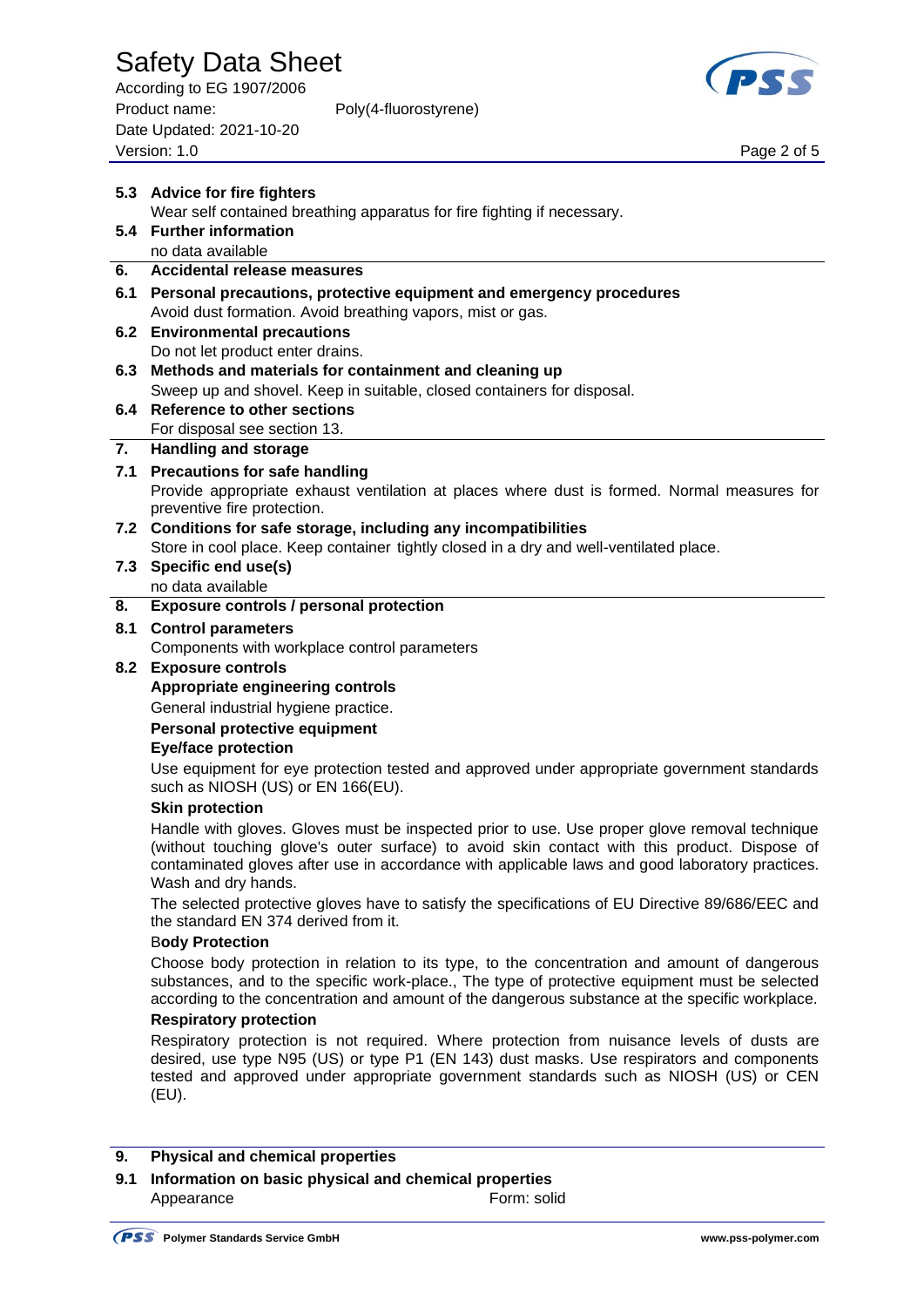According to EG 1907/2006 Product name: Poly(4-fluorostyrene) Date Updated: 2021-10-20 Page 3 of 5<br>Version: 1.0 Page 3 of 5



|     | Odour                                            | no data available |
|-----|--------------------------------------------------|-------------------|
|     | <b>Odour Threshold</b>                           | no data available |
|     | pH                                               | no data available |
|     | Melting point/freezing point                     | no data available |
|     | Initial boiling point and boiling range          | no data available |
|     | <b>Flash Point</b>                               |                   |
|     |                                                  | no data available |
|     | Evaporation rate                                 | no data available |
|     | Flammability                                     | no data available |
|     | Upper/lower flammability or explosive limits     | no data available |
|     | Vapour pressure                                  | no data available |
|     | Vapour density                                   | no data available |
|     | Relative density                                 | no data available |
|     | Water solubility                                 | insoluble         |
|     | Partition coefficient: n- Octanol/Water          | no data available |
|     | Auto ignition temperature                        | no data available |
|     | Decomposition temperature                        | no data available |
|     | Viscosity                                        | no data available |
|     | <b>Explosive properties</b>                      | no data available |
|     | Oxidizing properties                             | no data available |
| 9.2 | Other safety information                         |                   |
|     | no data available                                |                   |
|     | 10. Stability and reactivity                     |                   |
|     | 10.1 Reactivity                                  |                   |
|     | no data available                                |                   |
|     | 10.2 Chemical stability                          |                   |
|     | no data available                                |                   |
|     | 10.3 Possibility of hazardous reactions          |                   |
|     | no data available<br>10.4 Conditions to avoid    |                   |
|     | no data available                                |                   |
|     | 10.5 Incompatible materials                      |                   |
|     | Strong oxidizing agents                          |                   |
|     | 10.6 Hazardous decomposition products            |                   |
|     | Other decomposition products - no data available |                   |
|     | 11. Toxicological information                    |                   |
|     | 11.1 Information on toxicological effects        |                   |
|     | <b>Acute toxicity</b>                            |                   |
|     | no data available                                |                   |
|     | <b>Skin corrosion/irritation</b>                 |                   |
|     | no data available                                |                   |
|     | Serious eye damage/eye irritation                |                   |
|     | no data available                                |                   |
|     | <b>Respiratory or skin sensitisation</b>         |                   |
|     | no data available                                |                   |
|     | Germ cell mutagenicity                           |                   |
|     | no data available                                |                   |
|     |                                                  |                   |
|     | Carcinogenicity                                  |                   |

IARC: No component of this product present at levels greater than or equal to 0.1% is identified as probable, possible or confirmed human carcinogen by IARC.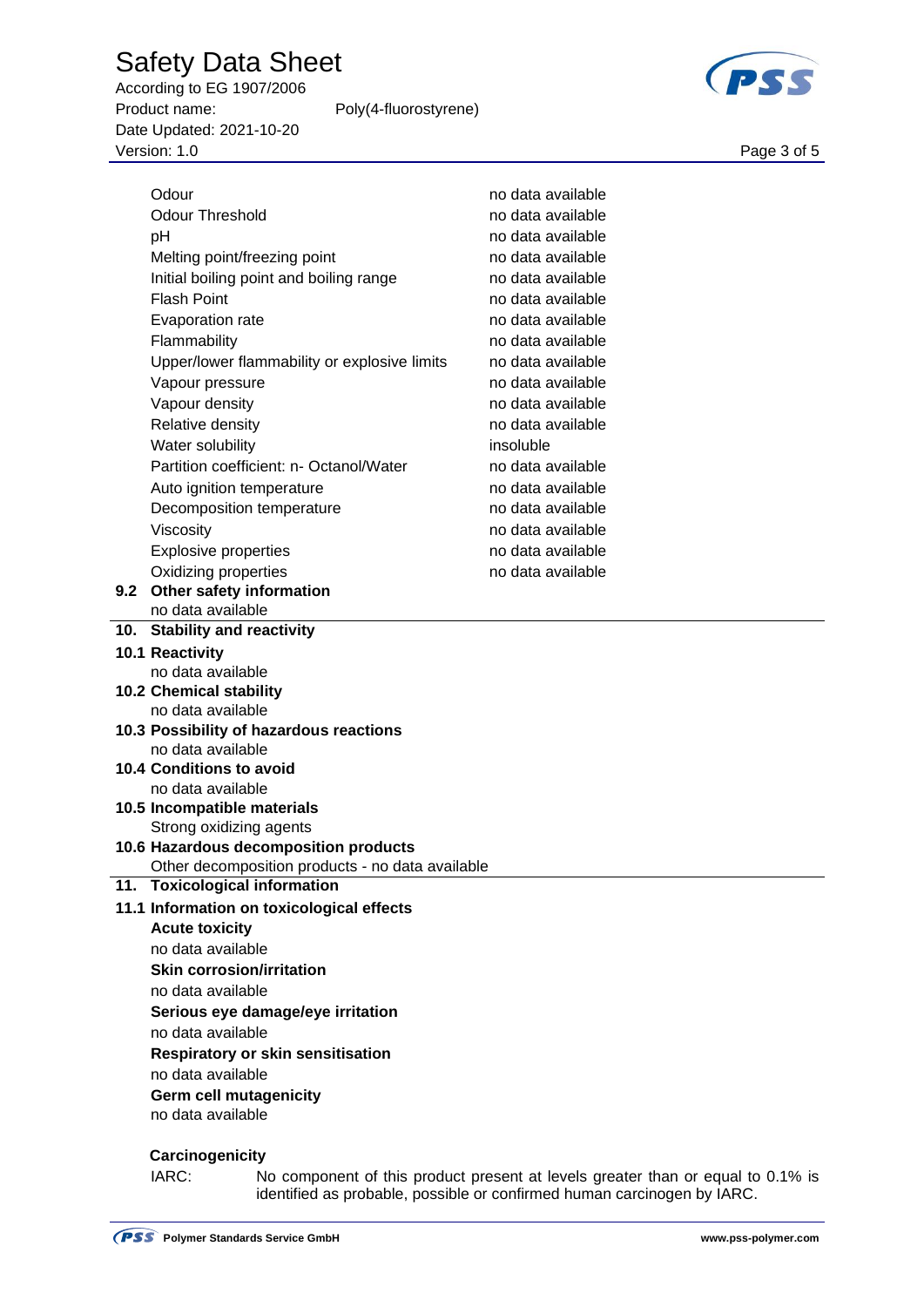According to EG 1907/2006 Product name: Poly(4-fluorostyrene) Date Updated: 2021-10-20 Page 4 of 5<br>Version: 1.0 Page 4 of 5



| <b>Reproductive toxicity</b>                               |                                                                            |                                                                                                  |  |  |  |  |
|------------------------------------------------------------|----------------------------------------------------------------------------|--------------------------------------------------------------------------------------------------|--|--|--|--|
| no data available                                          |                                                                            |                                                                                                  |  |  |  |  |
| Specific target organ toxicity - single exposure           |                                                                            |                                                                                                  |  |  |  |  |
| no data available                                          |                                                                            |                                                                                                  |  |  |  |  |
| Specific target organ toxicity - repeated exposure         |                                                                            |                                                                                                  |  |  |  |  |
| no data available                                          |                                                                            |                                                                                                  |  |  |  |  |
| <b>Aspiration hazard</b>                                   |                                                                            |                                                                                                  |  |  |  |  |
| no data available                                          |                                                                            |                                                                                                  |  |  |  |  |
| <b>Potential health effects</b>                            |                                                                            |                                                                                                  |  |  |  |  |
| <b>Inhalation</b>                                          |                                                                            | May be harmful if inhaled. May cause respiratory tract irritation.                               |  |  |  |  |
| Ingestion                                                  | May be harmful if swallowed.                                               |                                                                                                  |  |  |  |  |
| <b>Skin</b>                                                |                                                                            | May be harmful if absorbed through skin. May cause skin irritation.                              |  |  |  |  |
| <b>Eyes</b>                                                | May cause eye irritation.                                                  |                                                                                                  |  |  |  |  |
| <b>Signs and Symptoms of Exposure</b>                      |                                                                            |                                                                                                  |  |  |  |  |
|                                                            |                                                                            | To the best of our knowledge, the chemical, physical, and toxicological properties have not been |  |  |  |  |
| thoroughly investigated.                                   |                                                                            |                                                                                                  |  |  |  |  |
| <b>Additional Information</b>                              |                                                                            |                                                                                                  |  |  |  |  |
| <b>RTECS: Not available</b>                                |                                                                            |                                                                                                  |  |  |  |  |
| 12. Ecological information                                 |                                                                            |                                                                                                  |  |  |  |  |
| 12.1 Toxicity                                              |                                                                            |                                                                                                  |  |  |  |  |
| no data available                                          |                                                                            |                                                                                                  |  |  |  |  |
| 12.2 Persistence and degradability<br>no data available    |                                                                            |                                                                                                  |  |  |  |  |
| 12.3 Bioaccumulative potential                             |                                                                            |                                                                                                  |  |  |  |  |
| no data available                                          |                                                                            |                                                                                                  |  |  |  |  |
| 12.4 Mobility in soil                                      |                                                                            |                                                                                                  |  |  |  |  |
| no data available                                          |                                                                            |                                                                                                  |  |  |  |  |
| 12.5 Results of PBT and vPvB assessment                    |                                                                            |                                                                                                  |  |  |  |  |
| no data available                                          |                                                                            |                                                                                                  |  |  |  |  |
| 12.6 Other adverse effects                                 |                                                                            |                                                                                                  |  |  |  |  |
| no data available                                          |                                                                            |                                                                                                  |  |  |  |  |
| 13. Disposal considerations                                |                                                                            |                                                                                                  |  |  |  |  |
| 13.1 Waste treatment methods                               |                                                                            |                                                                                                  |  |  |  |  |
| <b>Product</b>                                             |                                                                            |                                                                                                  |  |  |  |  |
|                                                            | Offer surplus and non-recyclable solutions to a licensed disposal company. |                                                                                                  |  |  |  |  |
| <b>Contaminated packaging</b>                              |                                                                            |                                                                                                  |  |  |  |  |
| Dispose of as unused product.<br>14. Transport information |                                                                            |                                                                                                  |  |  |  |  |
| 14.1 UN number                                             |                                                                            |                                                                                                  |  |  |  |  |
| ADR/RID: -                                                 | IMDG: -                                                                    | IATA: -                                                                                          |  |  |  |  |
|                                                            |                                                                            |                                                                                                  |  |  |  |  |
| 14.2 UN proper shipping name                               |                                                                            |                                                                                                  |  |  |  |  |
| ADR/RID:                                                   | Not dangerous goods                                                        |                                                                                                  |  |  |  |  |
| IMDG:                                                      | Not dangerous goods                                                        |                                                                                                  |  |  |  |  |
| IATA:                                                      | Not dangerous goods                                                        |                                                                                                  |  |  |  |  |
| 14.3 Transport hazard class(es)                            |                                                                            |                                                                                                  |  |  |  |  |
| ADR/RID: -                                                 | IMDG: -                                                                    | IATA: -                                                                                          |  |  |  |  |
| 14.4 Packaging group                                       |                                                                            |                                                                                                  |  |  |  |  |
| ADR/RID: -                                                 | IMDG: -                                                                    | IATA: -                                                                                          |  |  |  |  |
|                                                            |                                                                            |                                                                                                  |  |  |  |  |